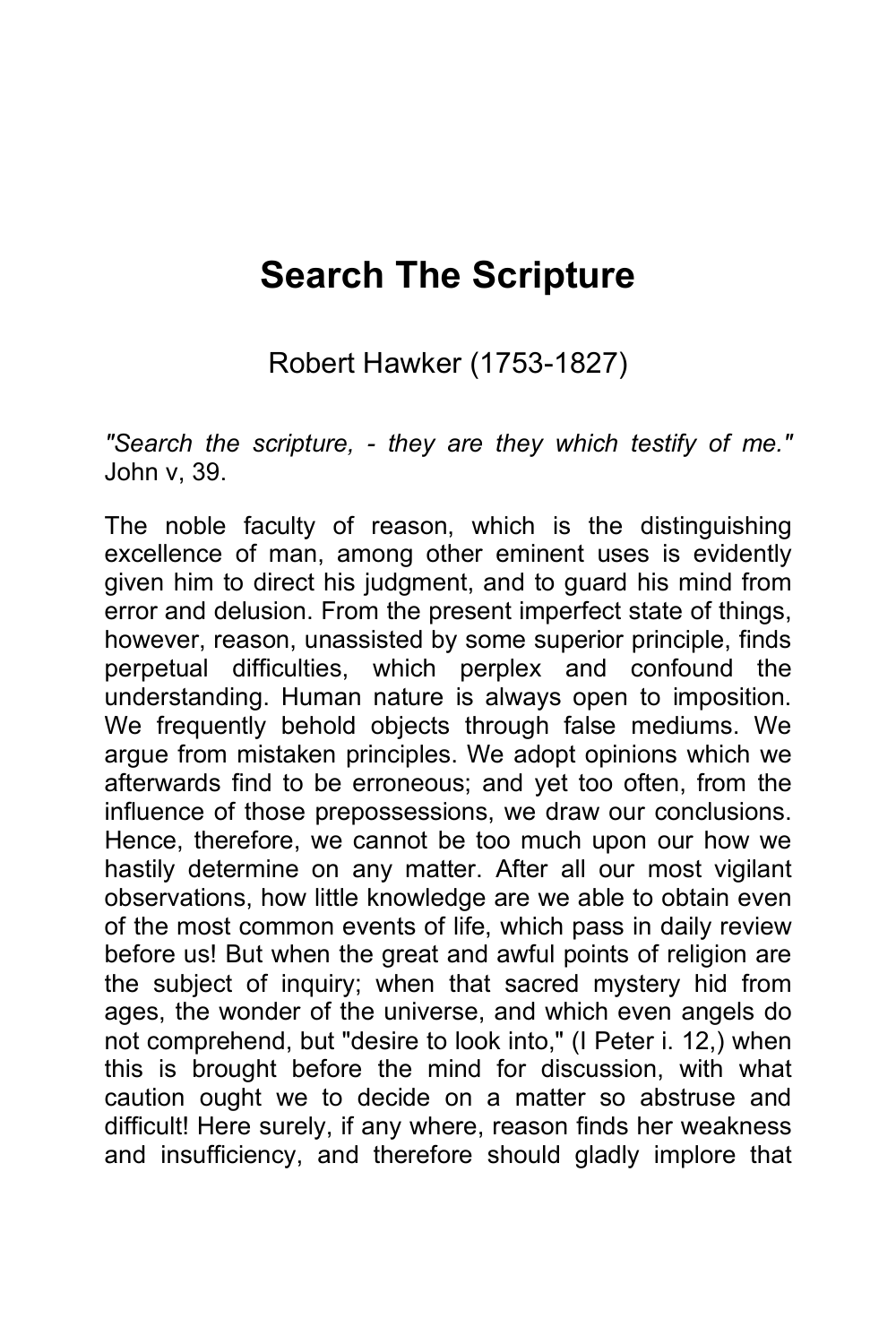divine illumination from above, which is promised in Scripture " to the meek and humble."

In the preceding discourse some observations were made with a view to ascertain the dignity of our Lord. His preexistence to his advent in the flesh was proved from the authority of Scripture; and this fact was supported by another striking circumstance founded on the same testimony, namely, his being the Creator and Preserver of the universe. Under such great and eternal characters does the Author of the Christian faith appear in those sacred records.

But, on the supposition of the truth of these premises, an observation meets us which demands attention. It is this. If Christ really possessed this existence and glory with his Father before the world, and is the maker and upholder of all things, is it not more than probable that some appearance of him should have been discovered through the many intermediate ages, from the fall of man to his advent in the flesh? For though the incarnation of the Son of God, for reasons unknown to us, was postponed to what is called "the fulness of time," in which all the predictions concerning this illustrious character of the Messiah centered; yet surely it is but reasonable to expect some vestige, at least, of this divine person in the earlier ages or the world, especially as God was pleased occasionally to vouchsafe to his fallen and degraded creatures some manifestations of his will.

This observation is certainly a very proper one, and claims some regard. And though I cannot conceive a proof of this kind to be necessary, on the supposition that the fact itself of Christ's pre-existence is clearly assured, yet if any traces can be found in the Old Testament, corresponding to the account we find of him in the New, they will, no doubt, mutually illustrate and confirm each other; and altogether serve to place the blessed Redeemer's character in such an exalted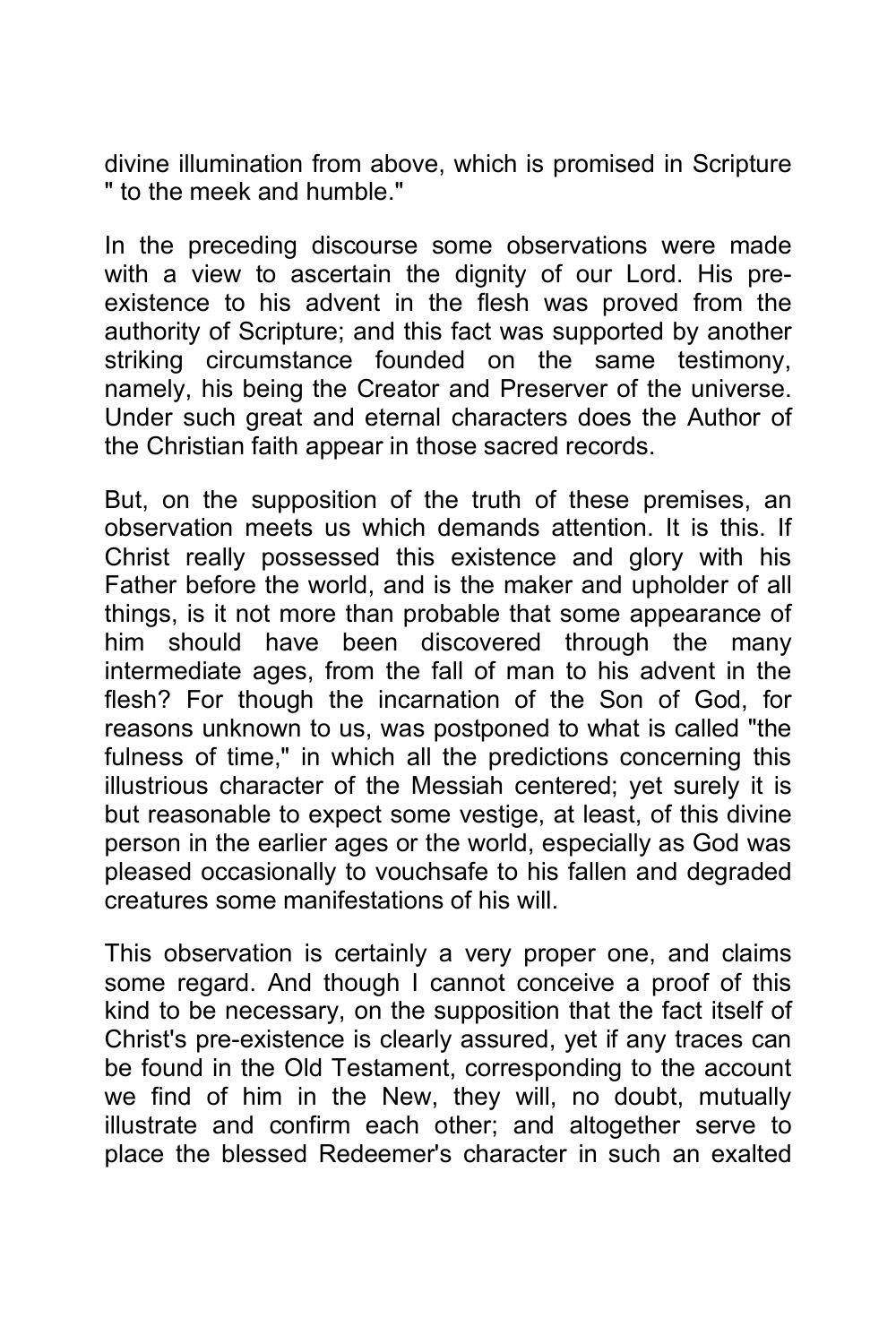point of view, as may help to strengthen our faith in this great article of religion.

And here a subject opens to our investigation, which may engage the closest study, and will reward the greatest exertions of the most enlightened mind. In searching the sacred volume for the footsteps of him "whose goings forth have been from everlasting," (Micah v. 2.) perhaps it will be found that all the dispensations of God, relating to mankind, from the very first dawn of revelation, have been uniformly and invariably carried on in the person of his divine Son: that he is JEHOVAH, to whom is ascribed the creation of the world; who resided occasionally among men before the fall; whose voice Adam heard in the garden of Eden; who personally appeared to Abraham, and to many others, in the patriarchal ages; spake unto Moses from the flaming bush; went before the children of Israel through the wilderness; descended on Mount Sinai enshrined in glory, and gave the law; and was visible, in a great variety of instances, to that people, as best suited the various purposes of his will. In short, from the creation of the world, to the final consummation of all things, it is he, and he only, who is the visible JEHOVAH, and hath carried on, and will complete, the executive part of the divine government, appearing under the several characters mentioned of him in Scripture, according as the circumstances of mankind required, in the several ages of the world. Hence he is our Creator, Preserver, Redeemer, and finally will be our Judge, when he cometh, agreeable to his promise, at the last day, to close the whole of his government in righteousness; " to be glorified in his saints, and admired in all that believe," (2 Thes. i. 10.)

Now, whether this opinion can derive any countenance and authority from Scripture, is the important question; but it must be confessed there is nothing in it which is foreign to our most natural ideas of the Supreme Being, or repugnant either to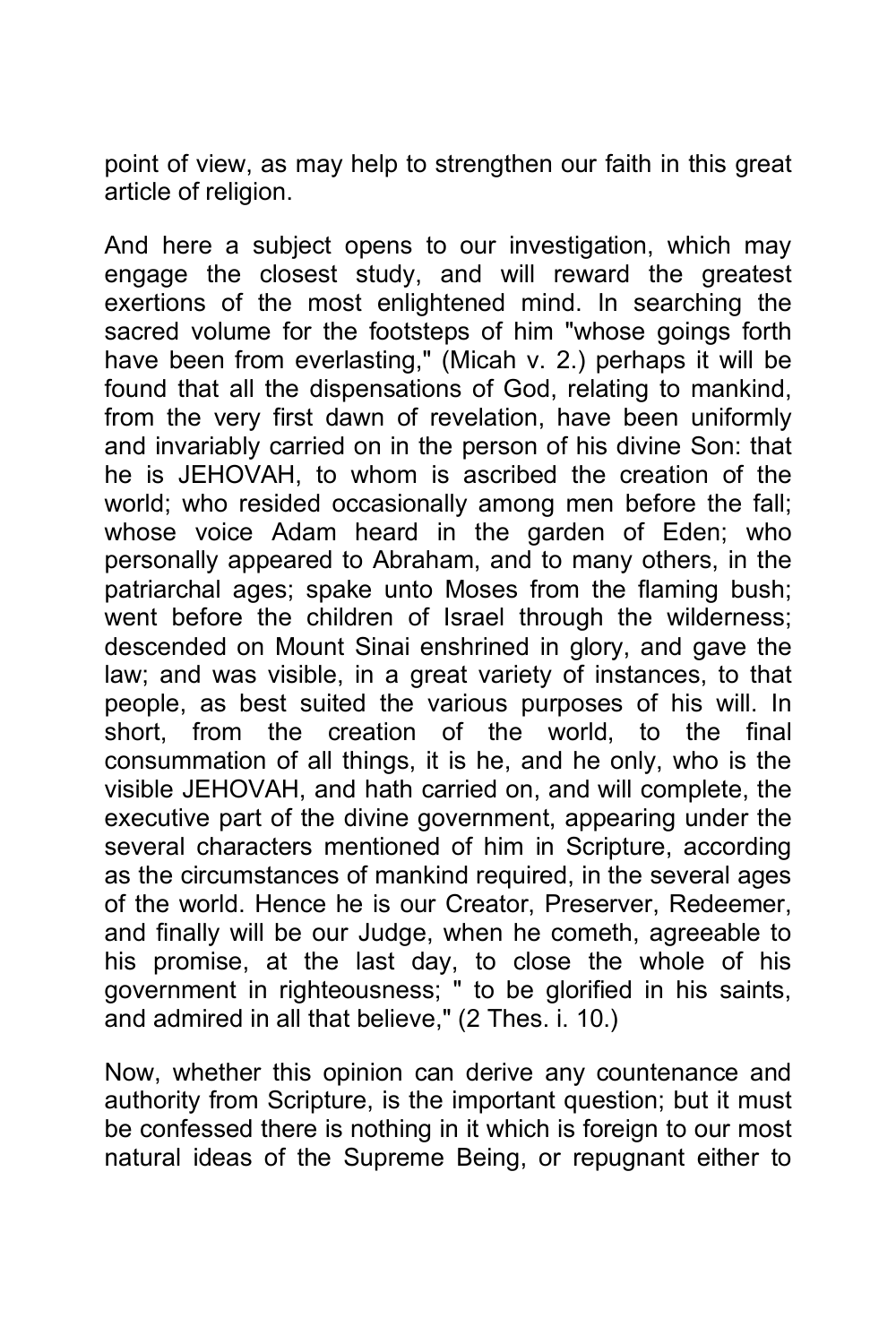reason or revelation. On the contrary, there seems to be an admirable consistency and agreement with both. For that the same divine person who made the world, and by whose energy and power it is continually preserved and supported, should interpose to rectify and amend the evils crept into it by human infirmity, and at length should come to judge the moral subjects of his government, who by their different abilities are placed in a situation of becoming accountable creatures; this is certainly just what might be expected, and corresponding to all our notions of right reason. And, on the supposition that this is the true state of the case, I will venture to say, the mind of man cannot conceive any thing more magnificent and awful, than that of a divine and almighty Being descending from a state of glory, and taking upon him a form of flesh, in order to repair the desolations of many generations," and to restore perfect order among all the works God. The whole process of the divine dispensations, according to this scheme, is begun, carried on, and will be completed, by him who "is the same yesterday, to-day, and for ever," (Heb. xiii. 8.)

It cannot be supposed, in the very nature of things, that human faculties are competent to trace so mysterious a subject very far. "The way of God, (says the Psalmist) is in the sea, and his path in the great waters, and his footsteps are not known." (Psalm lxxvii. 19.) Yet as the divine goodness, in order as it were to excite the attention of man, hath graciously condescended to throw some rays of light around the darkness of the scene, and hath moreover promised the assistance of his Holy Spirit to all that, in humility of mind, seek instruction from above; there appears an evident duty, as well as a reward of the noblest kind, attending the investigation of this most interesting of all subjects. And what can engage the attention of the human mind with so much satisfaction, as the humble endeavour to explore the foot steps of that great Benefactor of mankind, to whom we owe such inexpressible obligations? In doing this, we are also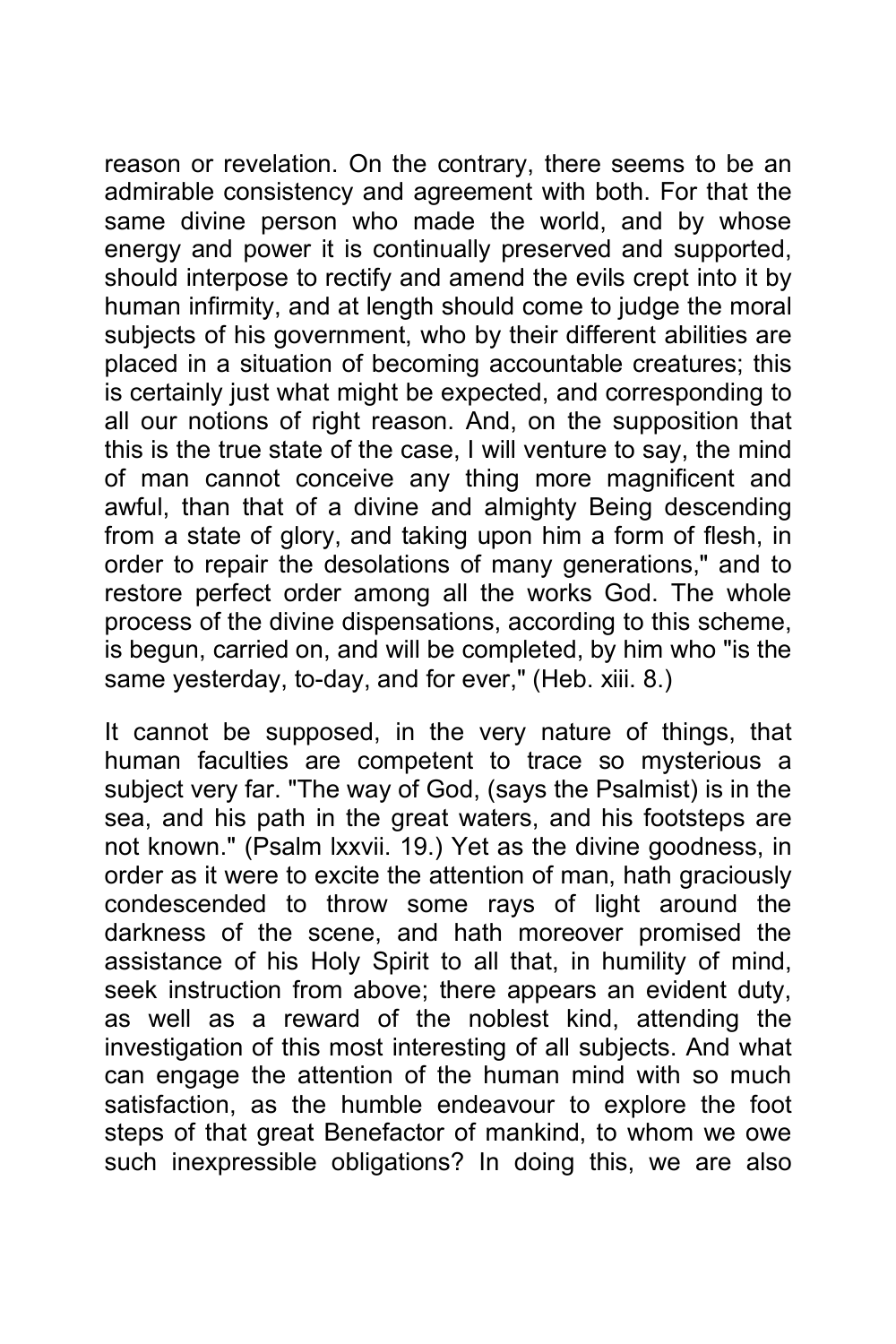obeying the precept which our blessed Lord gave to the Jews, upon a similar occasion, when he referred them to the sacred writings for the evidences of his commission and authority: "Search the Scriptures (says Christ,) for in them ye think ye have eternal life, and they are they which testify of me." In obedience to this command let us direct our attention to this pursuit, and, after having first implored the Holy Spirit to be our guide, let us examine what information we can gather from thence respecting our divine LORD. Perhaps, now "the vail of the Old Testament is done away in Christ, we may" through the divine blessing, "with open face, behold as in a glass the glory or our Lord," (2 Cor. iii. 15,18).

The leading object of the present discourse will be to search the Scriptures for any traces of Christ, in the early ages of the world, sufficient to establish our belief of his personal appearance among men.

The invisibility of the Divine Being to mortal eye is well known to be the doctrine of both Testaments of Scripture. "Thou canst not see my face and live," saith Jehovah to Moses. (Ex. xxxiii. 20.). And the apostles of Christ assert the same thing. "No man (saith St. John) hath seen God at any time," (John i. 18.) And St. Paul assures us, "that God dwelleth in that light which no man can approach unto; whom no man hath seen nor can see," (I Tim. vi. 16.). He is "the King eternal, immortal, invisible," (I Tim. i. 17.) And our blessed Lord himself, to sum up the evidence, hath declared, that "no man hath seen the rather, save he which is of God, he hath seen the Father," (John vi. 46.) "Ye have neither heard his voice at any time, nor seen his shape," (John v. 37.) From all which it is evident that the sight of God is inadmissible to man in his present state.

This being a fact perfectly incontrovertible, the question is, what are we to understand from those numerous passages of Scripture where the presence of the Lord is most positively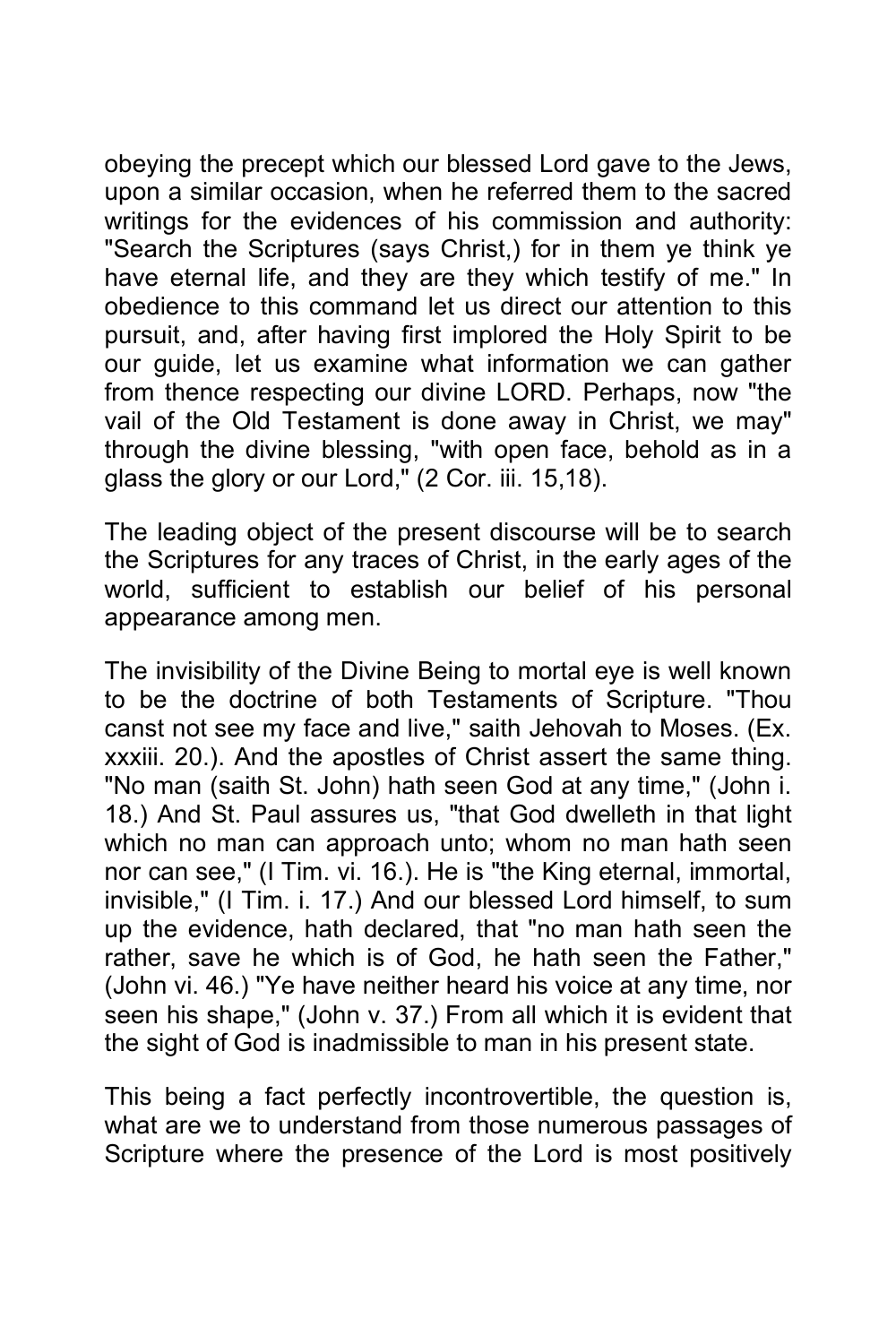assured, unless we apply it to the person of God's only begotten Son, who is declared to be "the brightness of his glory and the express image of his person?" Without referring to all the instances of this kind which might be brought forward in proof, I believe every one Who is at all conversant with the sacred writings, will immediately recollect, that there are many very striking passages where the personal appearance of Jehovah is declared to have happened, and upon various occasions. I am not speaking of such as are visional, or figurative expressions: but real and certain. I am sensible of the allowances to be made for the metaphorical language of Scripture, so suited to the genius of the Eastern nations. Thus, the right arm of the Lord, and the voice of the Lord; these, no doubt are figurative expressions: and earthquakes, storms, and tempests, by way of figure, are sometimes called angels, and messengers of Jehovah. But this is not the case in the circumstance which I allude. When, for example, we read in the book of Exodus, "that Jehovah talked with Moses face to face, as a man talketh with his friend," (Exod. xxxiii. 11.) So again, when in a conference like this with the great father of the faithful, Jehovah assumes to himself a supreme power, and speaks of his future dispensations respecting mankind, not as the agent of another, but as acting in his own name, and by his own authority, (Gen. xvii.) And when it is said also, in another place, "that Aaron, Nadab and Abihu, and seventy of the elders of the people saw the God of Israel," (Exod. xxiv. 9, 10.) These instances surely can never be called visional, symbolical, or figurative. It is plain sense and plain meaning, and if there be any one matter of fact on which we may safely depend, it must be here; for if these repeated assurances of the personal appearance of Jehovah can, by any plausible argument, be reduced to a mere figure or vision, there is nothing to be met with in the whole volume of Scripture but, by a like accommodation, may be as easily construed away from its first and most obvious acceptation.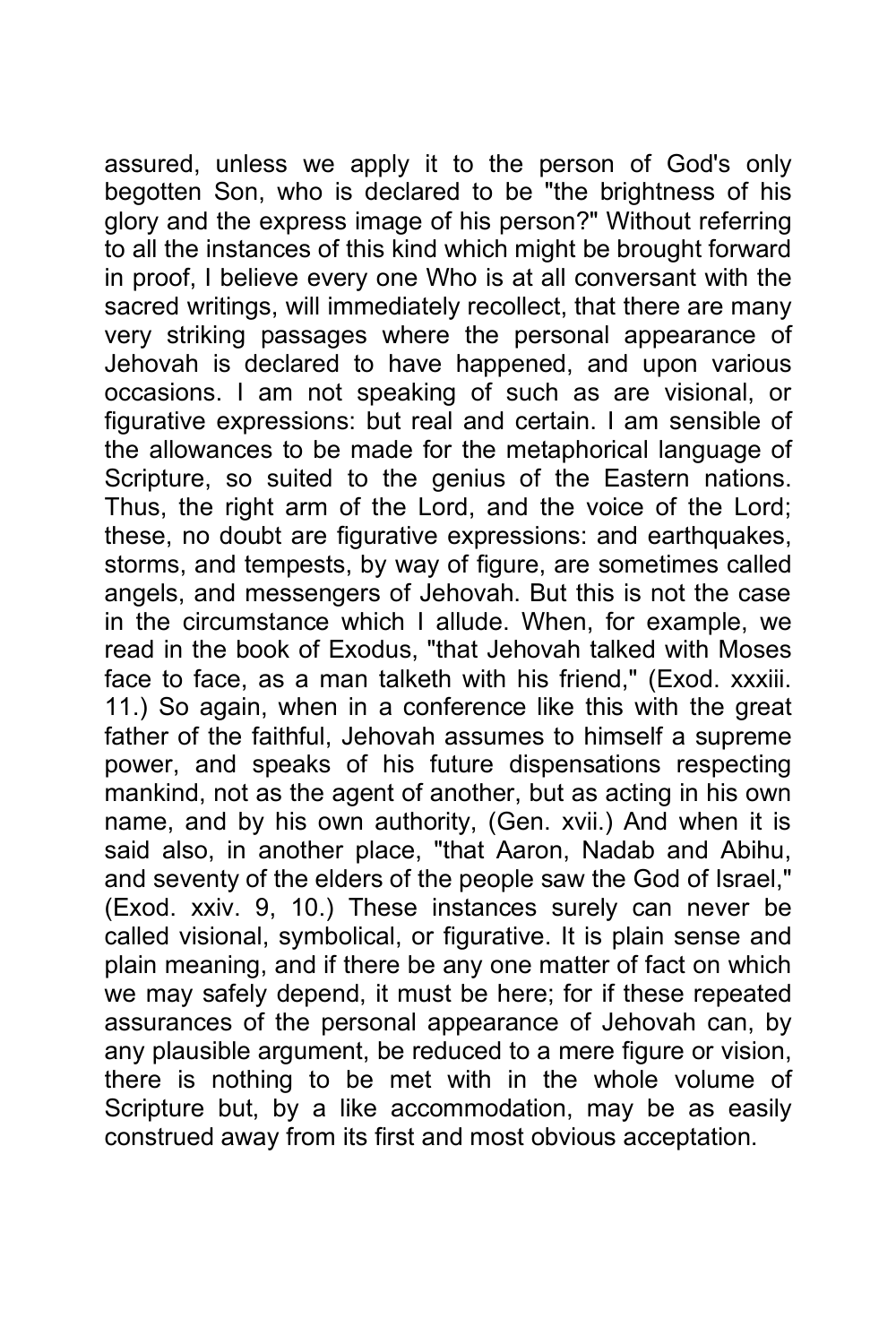That all these appearances were in the person of the Son of God, I by no means assert: upon so mysterious a subject I would be understood as speaking with the utmost caution and diffidence. Could the point once be proved that it was our blessed Lord, there would be an end to all controversy respecting his divinity; such manifestations of GODHEAD, accompanied with such declarations of character, must for ever silence all doubts on this head. But if they be real appearances, and not figurative, and if (as an apostle tells us) that though "no man hath seen God at any time, yet the only begotten Son, which is in the bosom of the Father, he hath declared him," (John i. 11,) it seems very likely to suppose that all the accounts,we meet with in Scripture of the manifestation of a personal Jehovah, might, with great safety, be explained by this infallible rule.

But, that we may not too hastily determine on this important matter, let us search the word of God further, and see whether we can gain any additional information that may illustrate this point more fully.

One leading principle, to help us in this inquiry, the Jewish Scriptures happily supply. In the relation they give of this appearance of Jehovah, we find, throughout the whole history, but one and the same being uniformly described. However distinguished by different appellations or titles, as might best correspond to the immediate purpose of his appealing, whether he be called the God of Abraham, Isaac, and Jacob, the God of Israel, or the Angel of the Covenant, still one and the same person is invariably intended. The Jehovah which expelled Adam from the garden of Eden, was the same Jehovah who made a covenant with Abraham, and who declared that he would riot leave him until he had done all that he had spoken to him of, and that in his seed should all families of the earth be blessed," (Gen. xxviii. 15.) Accordingly we find he renewed this covenant with the patriarchs, and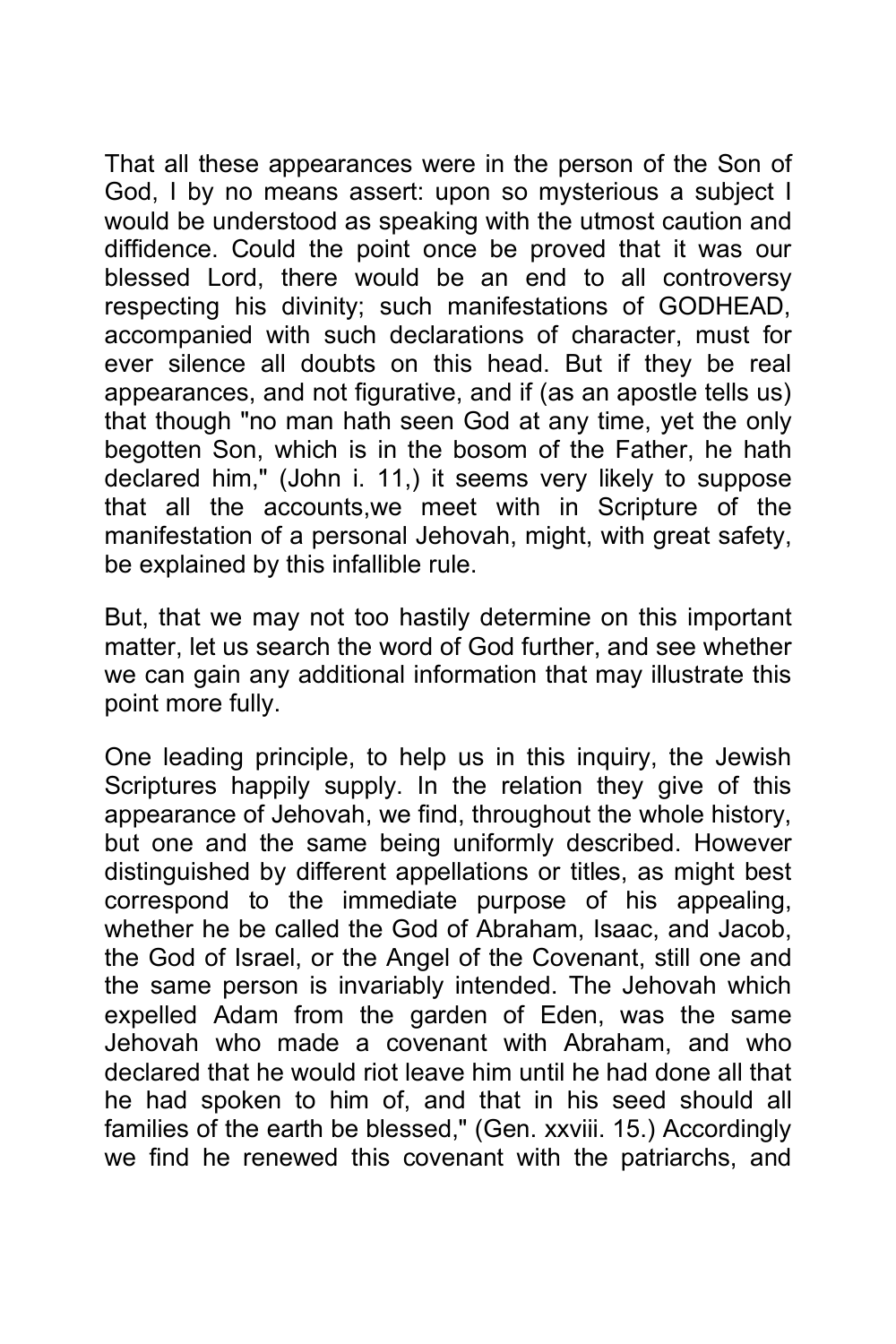again revealed himself to Moses, from the flaming bush, under the same almighty distinctions. And when, from the Egyptian bondage, after a series of the most stupendous events, he had led the children of Israel through the wilderness, until he had brought them into the promised Canaan; upon every occasion in which he was graciously pleased to manifest his presence, the same great character was invariably proclaimed by which he was distinguished as their God, and they his people, and the sheep of his pastures. At length, when the Israelites were settled in their own borders, and a temple was built to the more immediate honour of their Lord, though the personal appearance of Jehovah was now withdrawn, the Shekinah, or manifestation of his glory, still appeared, shadowing the mercy-seat, but without form or similitude; yet before his departure, and when the temple was destroyed, the same Jehovah assured them, by his prophets, that "he would return again in the latter days, and dwell in the midst of them," (Zech. ii. 10;) that "the glory of the latter house should be greater than the former," (Hag. ii. 9;) and that he would make a new covenant with the house of Israel, and the house of Judah, not according to the covenant that he had made with their fathers, in the day when he had brought them from the land of Egypt," (,Jer. xxxi. 31.) All which evidently and clearly proves, that one and the same Almighty Being constantly presided over the affairs of his church.

This identity of person and character will be of great help to us in our inquiry to whom it belongs. And if we can find a single instance of sufficient authority from the New Testament, to suppose it applicable to our blessed Lord, it will throw a considerable degree of light upon the whole history, and become not a little conclusive to the point in question.

Among many circumstances of this kind, which might be brought forward as presumptive evidences to induce the belief, that the personal Jehovah of the Old Testament is the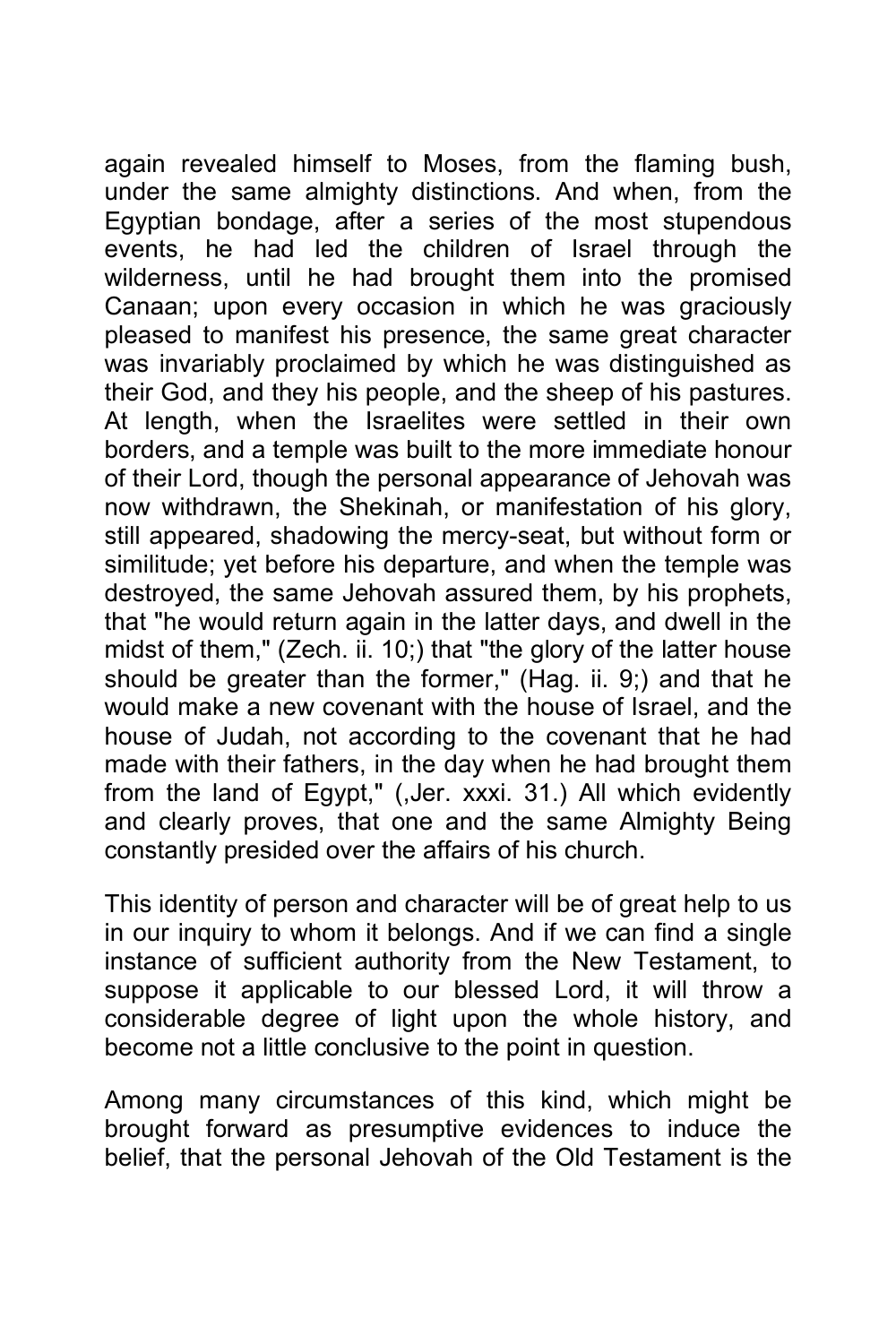same being with the Lord of the New, the following are remarkably striking:

When Jehovah appeared to Moses in the flame of fire in the bush, he was pleased to reveal himself under that great and eternal distinction, "I am that I am," (Exod. iii. 14;) which is the very appellation Christ assumed, when, discoursing with the Jews on the subject of his mission, he claimed a priority of existence to Abraham, and said, "Before Abraham was, I am," (John viii. 58 ;) an argument strongly presumptive, at least, that when our blessed Lord distinguished himself by this awful incommunicable name of the great Jehovah, he referred to this awful scene, and thereby intimated his real character. And that the Jews considered our Lord's meaning in this sense is more than probable, for they immediately took up stones to cast at him, for the supposed blasphemy; but he, by virtue of this very divinity, in a miraculous manner, so concealed himself from their knowledge, that "going through the midst of them," they knew him not, "and he passed by," (John viii. 59.)

Another instance, very highly presumptive to justify our belief that our blessed Lord was the very Jehovah mentioned in the Old Testament, we meet with in the writings of the apostle Paul, in which he is illustrating a passage of the Jewish history. The passage is this. The children of Israel, in their journey through the wilderness, pitched in Rephidim, where they murmured for want of water; upon which occasion Moses cried unto the Lord, and the Lord commanded Moses, saying, "Go on before the people, and take with thee of the elders of Israel; and the rod wherewith thou smotest the river take in thine hand, and go. Behold, will stand before thee there, upon the rock in Horeb, and thou shalt smite the rock, and there shall come water out of it, that the people may drink. And Moses did so in the sight of the elders of Israel." Now, that no one should be at a loss for the explanation of this passage, we have the authority or in apostle to apply this personal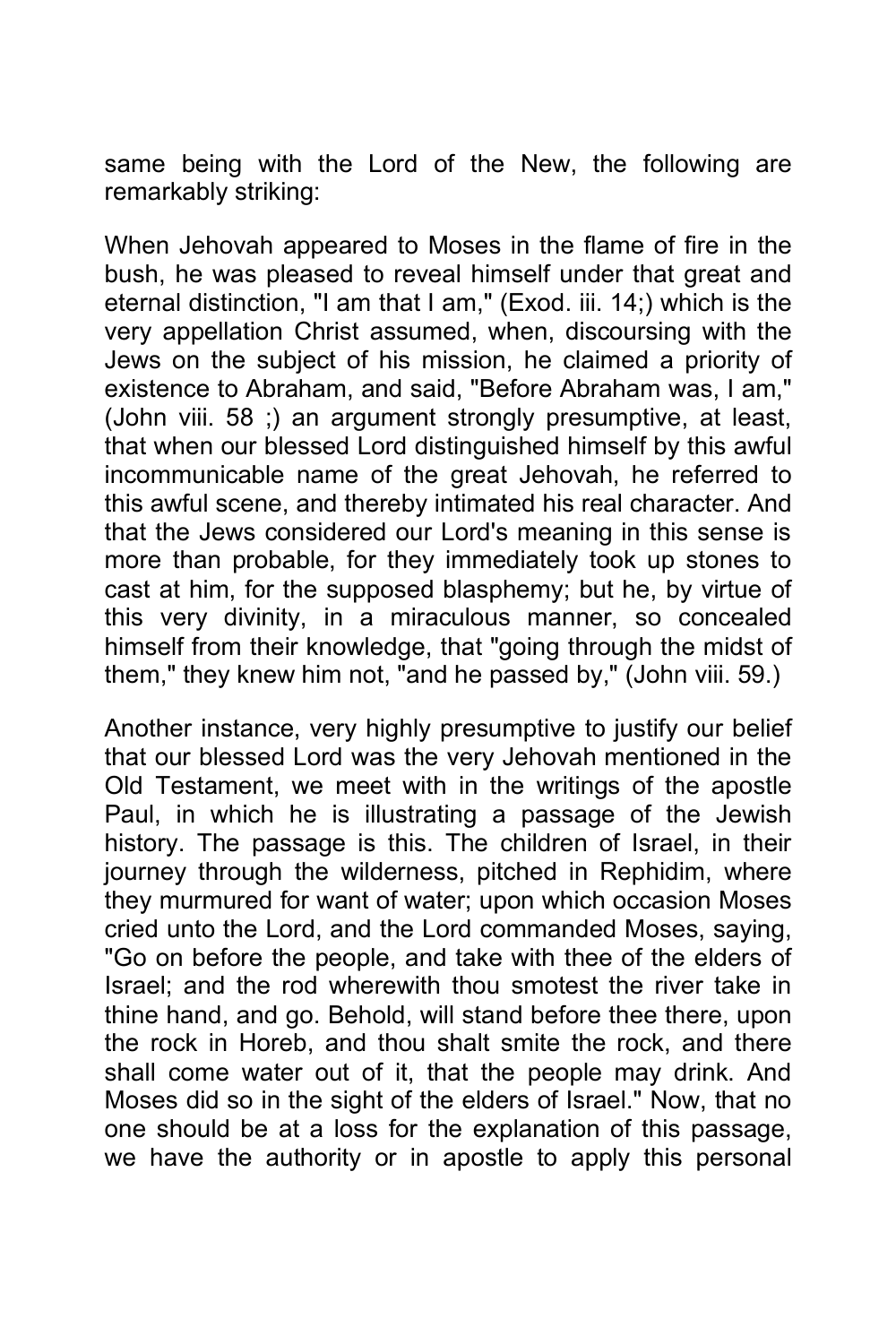appearance of Jehovah to our blessed Lord. "For they drank," says he, "or that spiritual rock that followed them, and that spiritual rock was Christ."

Similar to this, upon another occasion, in the history of that people, when Jehovah sent fiery serpents to destroy some for their disobedience and murmuring, the apostle, in his reflections and observations upon their unworthy behaviour, uses this remarkable argument to his Corinthian converts, to deter them from the imitation of so bad an example. "Neither," says he, " let us tempt Christ, as some of them also tempted, and were destroyed of serpents." A plain proof that it was the opinion of St. Paul that the Jehovah who conducted the Israelites through the wilderness, and manifested himself to them upon various occasions, was no other than Christ.

Lastly; the Evangelist St. John makes an application of a passage in one of the prophets, which seems to remove all doubt that the glory of Jehovah, which the prophet beheld in a vision, was the glory of Christ himself. Our blessed Lord having wrought no conviction upon the hearts of his hearers, at a time when preaching his gospel to them, though his doctrine was attested with the operation of miracles, this brought to mind to the apostle the prediction of Isaiah the prophet: "He hath blinded their eyes, and hardened their heart, that they Should not see with their eyes, nor understand with their heart and be converted, and I should heal them. These things said Esaias, "when he saw his glory, and spake of him." This quotation from the prophet, which the Evangelist without hesitation applies to Christ, carries with it an evidence not easily refuted. And if the authority of such an expositor is at all valid to our argument, it must, I think, have great weight with every candid mind.

But these evidences will be strengthened in their importance, when we proceed to consider also certain peculiarities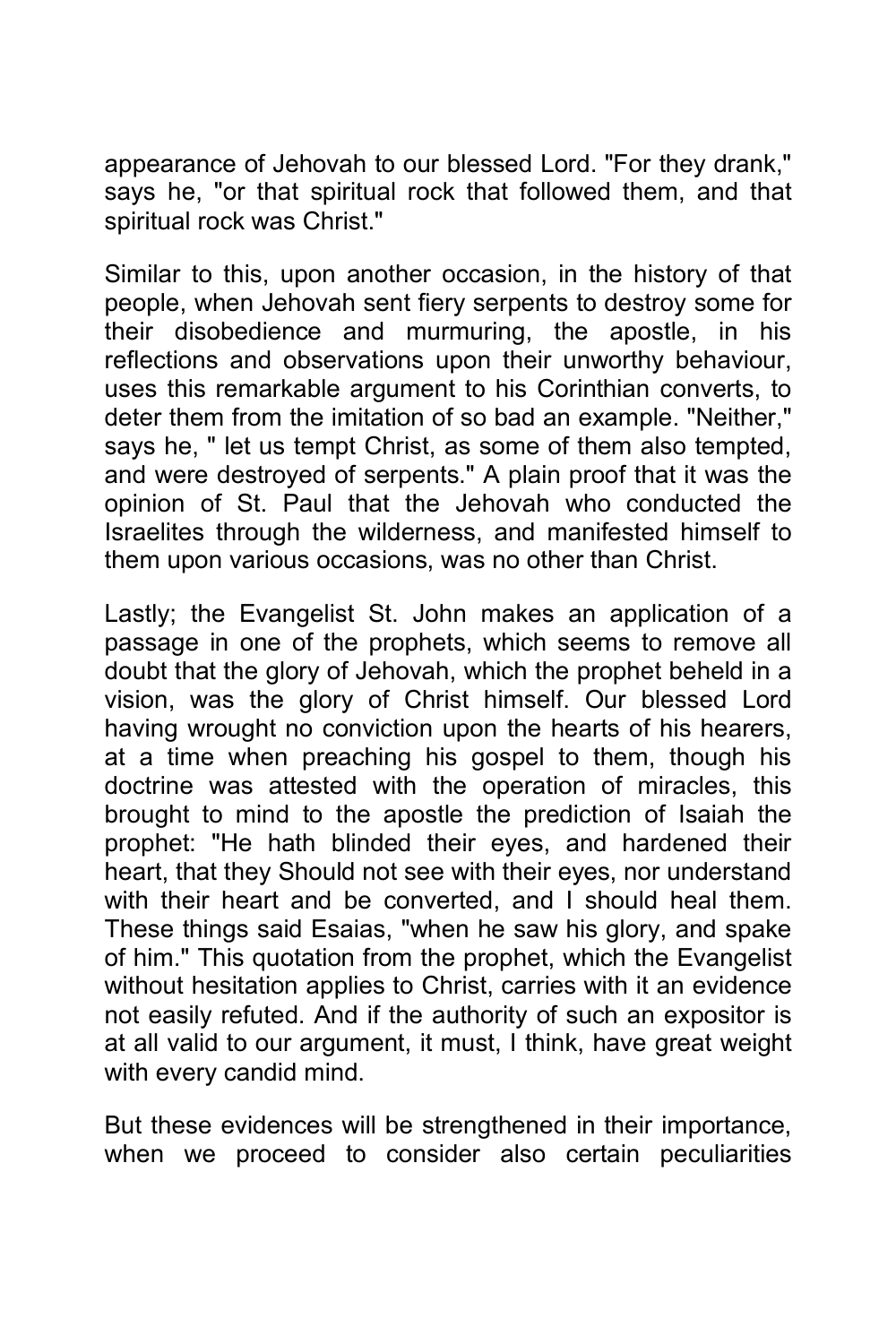ascribed to the person of Christ by the sacred writers, and assumed by Jesus himself; which could not with the smallest shadow of reason, be applied to him, but under the idea that he was the Jehovah and God of Israel, which appeared to our fathers in the wilderness. St. John, in the first chapter of his gospel, speaking of the eternal Word, "which was in the beginning with God, and was God; who made the world, was in the world, and the world knew him not," Adds also, that "he came unto his own, and his own received him not," (John i.) This is a strong implication of Christ's being relatively known before. For, whether we consider the expression his own as referring to the Jews, who were called God's peculiar people, or whether by right, as the Creator of the world; in either case his pre-existence, and personal connection with mankind, by virtue of some priority of right and inheritance, must be presupposed and admitted. It could not be in his character, as the Redeemer of the world, for in this case the right would have preceded the purchase; and moreover, this would have made the expression inapplicable to the Jews only. It evidently proves, therefore, some antecedent connection, by virtue of which Christ was their Lord, and they his people. And where are we to look for this but in that history where it is said, "Jehovah chose them to be a special people to himself, above all the people who were upon the face of the earth?" (Deut. vii. 6.)

Again; Christ's lamentation over Jerusalem, and the particular and affecting expressions he made use of upon that occasion, is another very great probability (to speak the least or it) of our Lord's personal appearance and connection with the children of Israel, before his incarnation. St. Luke informs us, that "when he came near to Jerusalem, he beheld the city and wept over it," (Luke xix. 41.;) and St. Matthew, in his account of this transaction, adds, that he brake forth into that tender apostrophe, "O Jerusalem, Jerusalem, thou that killest the prophets, and stonest them that were sent unto thee, how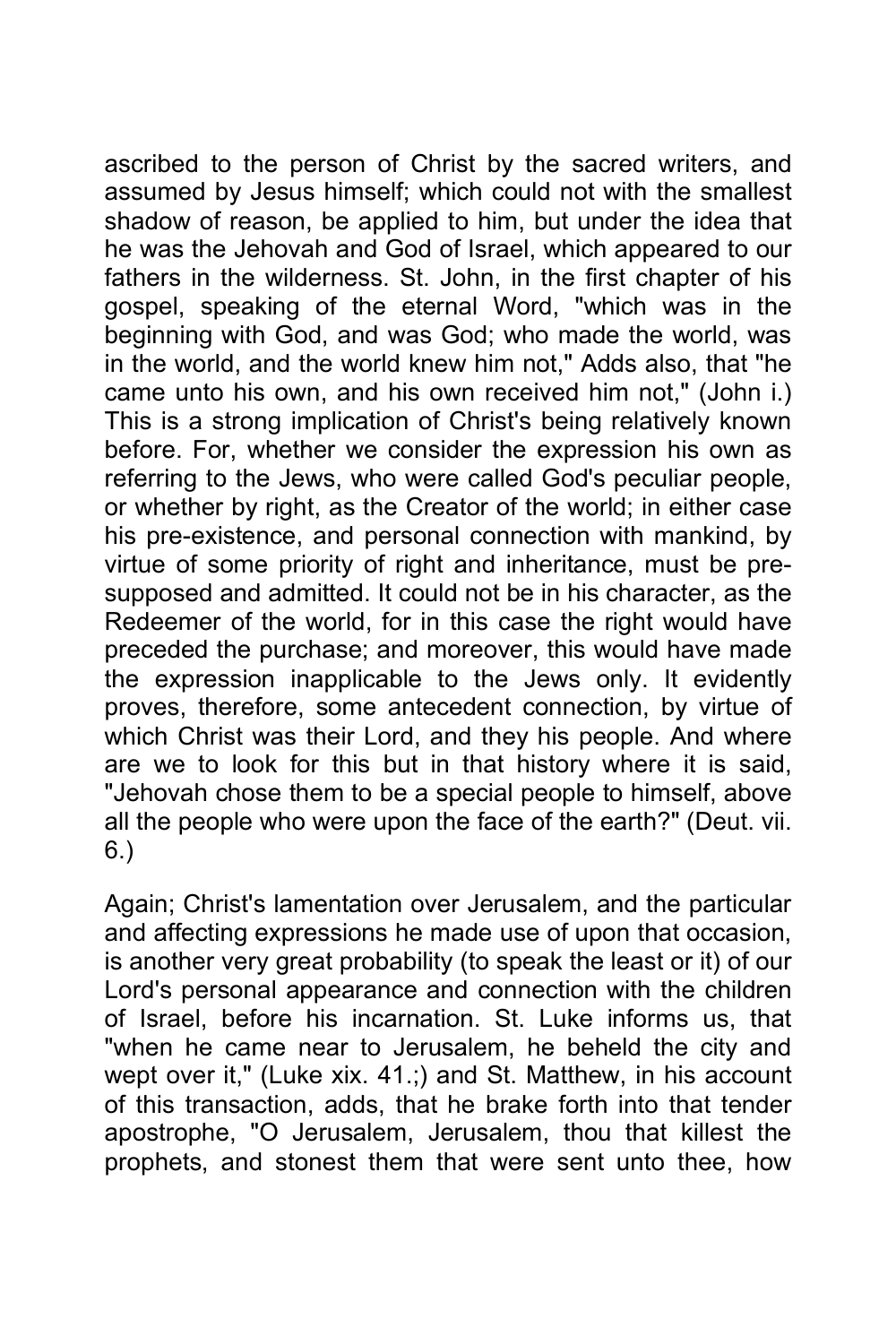often would I have gathered thy children together, even as a hen gathereth her chickens under her wings, and ye would not!" (Matthew xxiii. 37.) Now it becomes a very proper question, under what part of the sacred history of the life of Jesus Christ do we find this anxiety for Israel, before the season of his humiliation in the flesh? In what page of the Testament are we to look for those repeated instances of his love and solicitude for them? There is no one passage that can, with the smallest propriety, be considered as relating to Christ's passionate lamentation over this unhappy people. It is plain, therefore, that he must have alluded to some former period, when he says, he would often have gathered the children of Israel together, with an anxiety equal to that of the hen, when she seeks to cover her brood from danger, with the spreading of her wings. And corresponding to this idea, we find, in the 31st chapter of Deuteronomy, that Jehovah is represented as exceedingly anxious for the preservation of his people; that "he found them in a desert land, and in the waste howling wilderness; that he led him about and instructed him, and kept him as the apple of his eye. Jehovah alone did lead him, there was no strange God in him." Now if Jehovah alone did lead him, and Christ, in his anxiety, evidently referred to some former instances of his affection; is it not a most probable conclusion, that this history is altogether applicable to our blessed Lord?

These circumstances are to me, I confess, very strong presumptive evidences at least, that, Christ was the visible Jehovah, who occasionally appeared both before, and under the Jewish dispensation. The application made by the sacred writers in the history of Christ to that period; the peculiarities distinguishable in our Lord's person; and the expressions he himself made use of, will hardly admit of any other construction.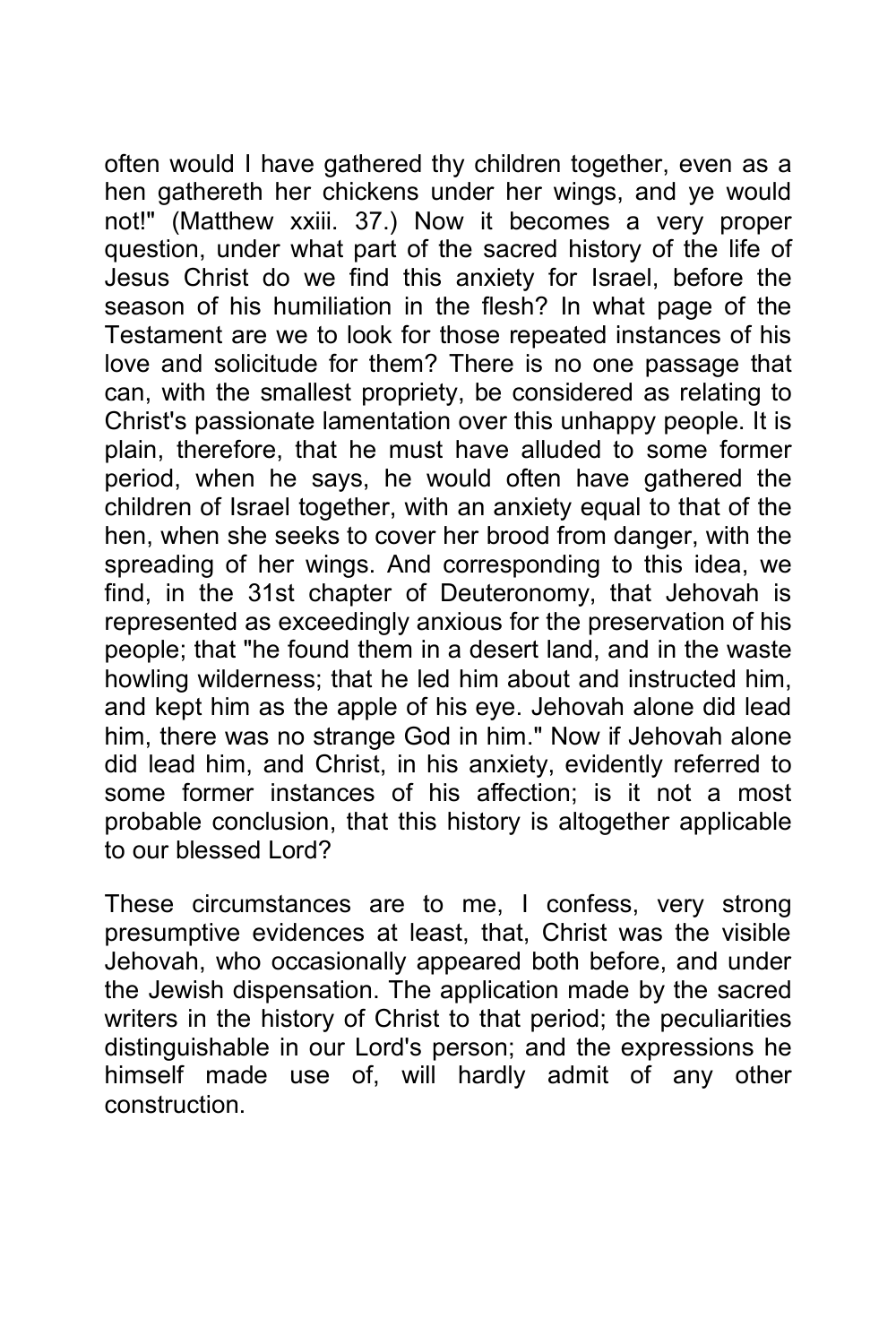But there is another argument, yet remaining to be considered, which gives strength and confirmation to the whole, and is certainly superior to every other; on the truth of which, if I mistake not, depends, in a great measure, the connection of both Testaments of Scripture, and which, indeed if it be not allowed, destroys all consistency between them; and that is, Christ cannot be the Messiah, nor the real lawgiver of Christians, unless he answers to the character predicted of him in the Scriptures of the Jews.

This view of the subject is striking, and deserves a more particular discussion.

I have already observed, in the course of this sermon, that the history or the Jewish church, by preserving an identity of person in the great and almighty Protector of their nation, has happily supplied us with one leading principle to guide us through the mysterious part of our subject. And here it becomes most eminently seviceable. For it is evident, from all the history of that people, that the Jehovah who appeared to Abraham, and made an everlasting covenant with him, and confirmed this covenant to his descendants in the solemn promulgation of the law on Mount Sinai, and continued the manifestation of his presence among that people occasionally, as circumstances required, until the building of the temple; expressly promised, before he withdrew the glory of his appearance, that he would come again in the latter days, and dwell among them. "Sing and rejoice, O daughter of Zion; for, lo, I come, and I will dwell in the midst of thee, saith the Lord," (Zech. ii. IO.) "And in that day it shall be said, Lo, this is our God, we have waited for him, and he will save us: this is the Lord, we have waited for him, we will be glad, and rejoice in his salvation," (Isaiah xxv. 9.) All which plainly refers to one and the same person and character; for in that day it is said, "The Lord shall be king over all the earth; and there shall be one Lord, and his name one." (Zech. xiv. 9.) And as a further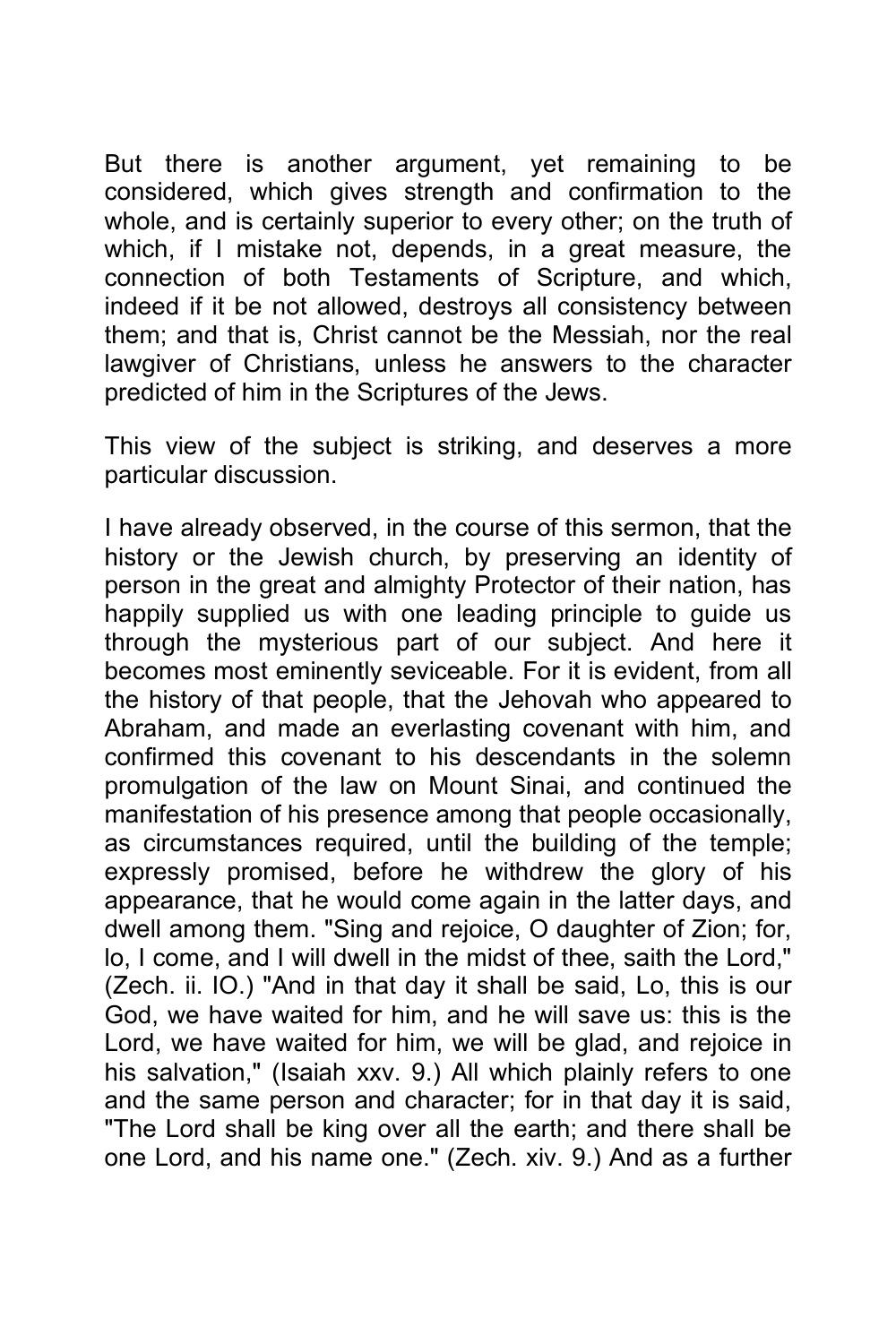confirmation of this, the prophet Jeremiah expressly declares, that the Jehovah who made the old covenant with the house of Israel and the house of Judah is the same Jehovah who would return again in the latter days, and make a new one. "Behold, the days come, saith the Lord, that I will make a new covenant with the house of Israel, and the house of Judah; not according to the covenant that I made with their fathers, in the day that I took them by the hand, to bring them out of the land of Egypt which my covenant they brake, although I was an husband to them, saith the Lord; but this shall be the covenant that I will make with the house of Israel; After those days, saith the Lord, I will put my law in their inward parts, and write it in their hearts; and I will be their God, and they shall be my people," (Jer. xxxi. 31, 32.)

not according to the convant that I made with their fathers, in the day that I took them by the hand, to bring them out of the land of Egypt; which my covenant they brake, although I was an husband to them, saith the Lord; but this shall be the covenant that I will make with the house of Israel; After those days, saith the Lord, I will put my law in their inward parts, and write it in their hearts; and I will be their God, and they shall be my people," (Jer. xxxi. 31,32.).

Now from the testimony of these Scriptures we have authority to draw the following conclusions: first, That the same Almighty Jehovah which led, and governed, and protected the children of Israel, during the whole of their eventful history, was expected to come again and dwell among them in the latter days: and, secondly, that this Jehovah at his return, was to make a new covenant with the house of Israel, and the house of Judah, and different from the covenant which he had before made with their fathers, in the day he took them by the hand, to bring them out of the land of Egypt. Hence, therefore, it seems to follow, that if Christ be not the Jehovah which manifested himself to the Israelites in the wilderness,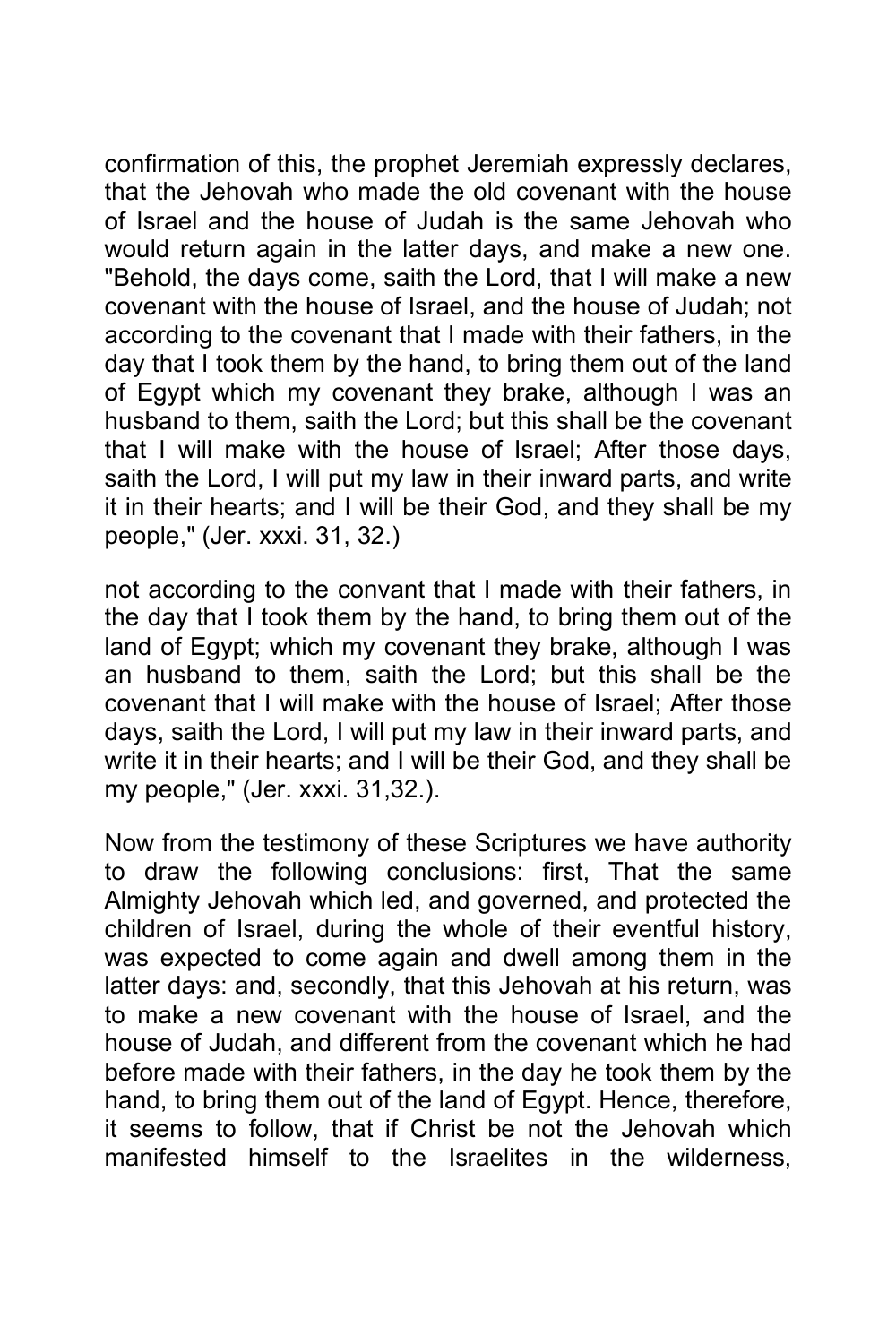according to those scriptures he is not the Jehovah they were taught to expect, and consequently, not the Messiah. Neither could he be the Jehovah which was to make a new covenant with the house of Israel, unless he be the same Jehovah which made the old.

And this identity of person and character, is not only essential to be preserved for the completion of these promises of Scripture, but must be carefully distinguished on another equally important consideration. The Jews were plainly taught to expect a change in their system of legislation, but they were as plainly taught it should be accomplished by one and the same being. The Jehovah which was to make the new covenant, was the founder of the old,

And this identity of person and character, is not only essential to be preserved for the completion of these promises of Scripture, but must be carefully distinguished on another equally important consideration. The Jews were plainly taught to expect a change in their system of legislation, but they were as plainly taught it should be accomplished by one and the same being. The Jehovah which was to make the new covenant, was the founder of the old; and nothing less than this could certainly be sufficient for its alteration: for as the law given on Mount Sinai was of divine authority, and accompanied with all the manifestations of the divine presence, it is evident none but the original lawgiver himself could possibly supersede, or do away its obligation. Nor was this change in the law of Moses the smallest impeachment of the immutability of the divine nature. For the alteration was not in God, but man. The moral law still continues the same, and will remain for ever for it is of eternal duration: and as Christ observed "Sooner might heaven and earth pass than one jot or tittle of this law to fail. He came," therefore, "not to destroy this law, but to fulfil it." But the ceremonial law could be no longer necessary, when the purpose for which it ministered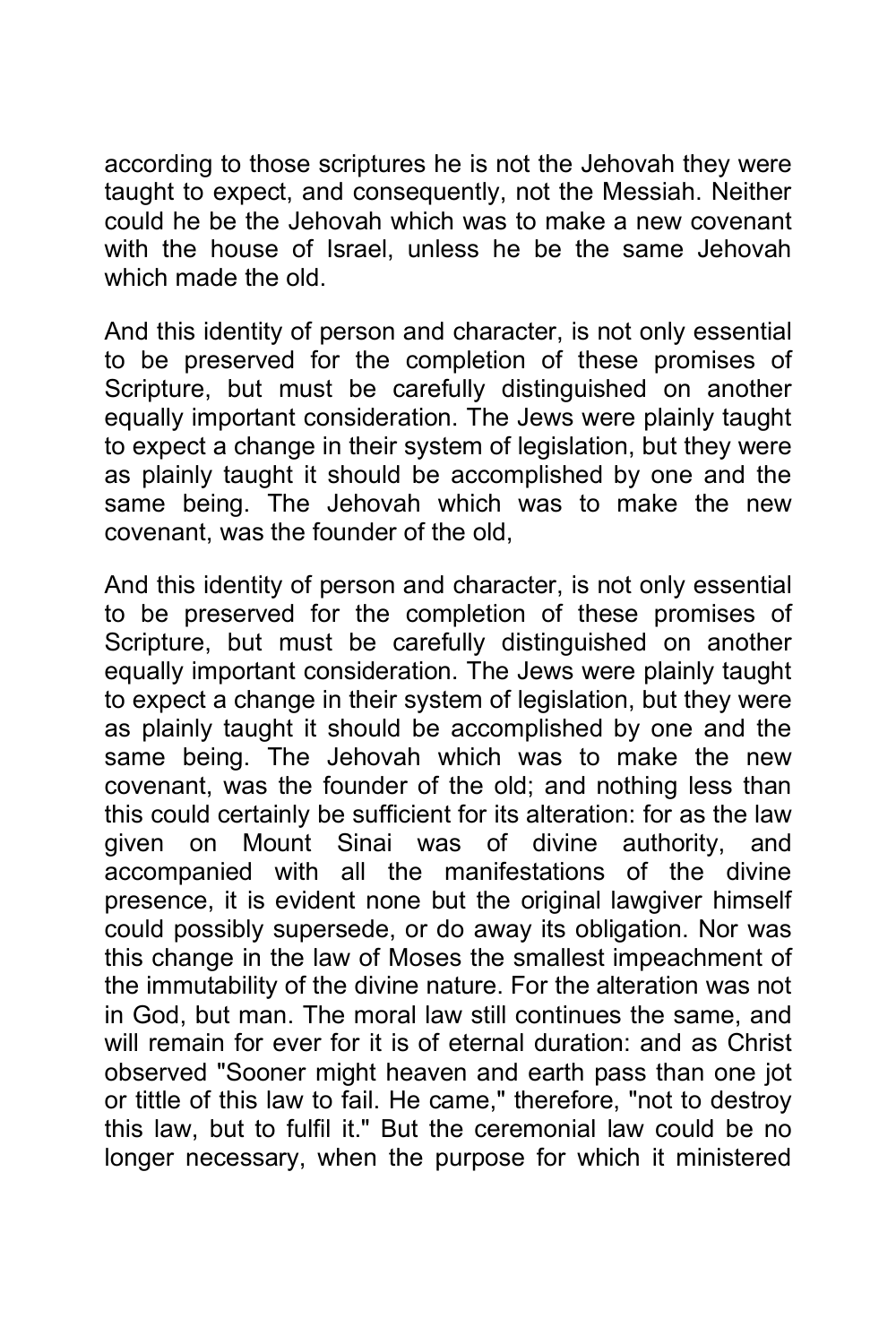was answered and completed; when the substance was once come, the shadow was, of course, done away. Besides, many reasons concurred also to render the removal of the Mosaic ordinances expedient. When the Israelites became scattered into divers countries, there could no longer remain the possibility of performing the sacrifices at the Temple, nor of appearing three times in a year at their solemn feasts at Jerusalem. And when the kingdom of the Messiah was come, which by a progressive influence was to extend over the whole earth, the name of Jehovah, no longer limited to an handful of people, was to be great among the Gentiles) and in every place incense was to be offered unto his name, and a pure offering."

From these united considerations it appears to be a fair and probable conclusion, that the great lawgiver of Christians is the original lawgiver of the Jews; for this preserves an harmony (which otherwise is broken) between both Testaments of Scripture, and proves them to be consistent with the, divine immutability on which the whole is founded.

If there these circumstances, collectively taken from a body of evidence sufficient to rest our belief on, that the great Author of the Christian faith, whose dignity and character we have in part already reviewed, who was in possession, as he himself assures us, of "glory with the Father before the world was," and whom the sacred writers declare to have been in conjunction with his Father, the Maker and Preserver of all things; if the circumstances, I say, collectively taken, authorize our belief that Jesus is the Jehovah who personally appeared under the Jewish dispensation, and in the earlier ages of the world, I think it will follow, that every objection to his divinity must yield to the clear and express revelation of his having appeared among men previous to his incarnation; and we have reason to believe, that all the ordinations of God